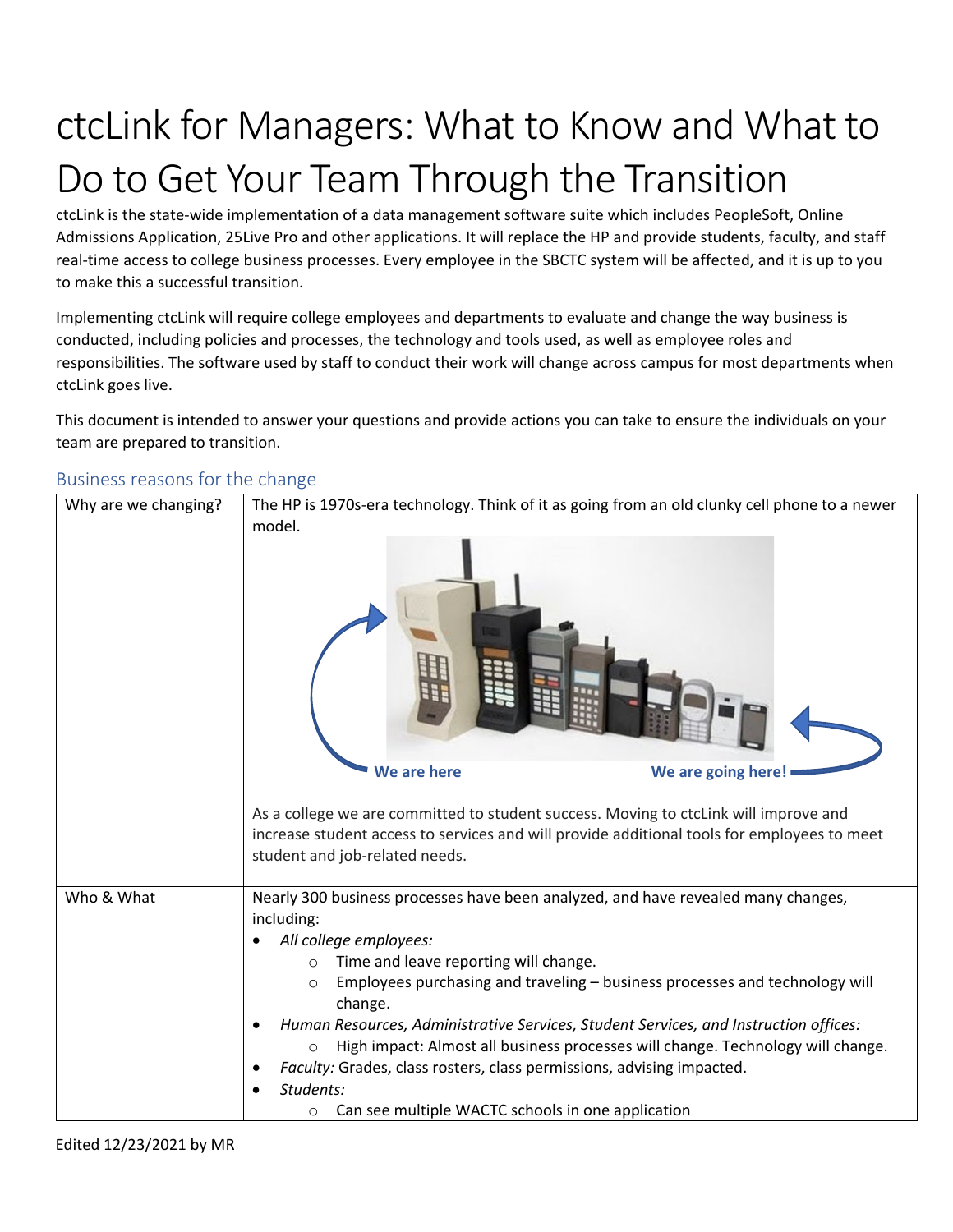|                               | Technology will change.<br>$\circ$                                                                       |
|-------------------------------|----------------------------------------------------------------------------------------------------------|
|                               | Mobile application available.<br>$\circ$                                                                 |
|                               | More information.<br>$\Omega$                                                                            |
|                               | External stakeholders:<br>٠                                                                              |
|                               | High schools and agencies - application to college changing. Transcripts changing.<br>$\circ$            |
|                               | How accounts receivable/invoicing is completed and looks will change.<br>$\circ$                         |
| Benefits for the College      | Ability to access information from anywhere at any time<br>$\bullet$                                     |
|                               | A more modern way to do business, consistent across the entire CTC system<br>٠                           |
|                               | Ability to examine the way we work and analyze the business processes for efficiency,<br>$\bullet$       |
|                               | equity, and accessibility                                                                                |
|                               | Keep up with our tech savvy students<br>$\bullet$                                                        |
|                               | Ease of use - Students more likely to complete admissions and registration, and financial<br>$\bullet$   |
|                               | aid.                                                                                                     |
|                               | Ability to provide students and employees with more information should allow employees<br>$\bullet$      |
|                               | more time to assist students.                                                                            |
|                               | Availability of prior student education provides a comprehensive look for completion.<br>٠               |
|                               | Value-added functionality for employees to update their personal and payroll<br>٠                        |
|                               | information. Improved employee experience.                                                               |
| <b>Benefits for Employees</b> | Access to information at any time, from anywhere<br>$\bullet$                                            |
|                               | Self-service online tools to manage personal information<br>$\bullet$                                    |
|                               | Online, integrated suite of financial tools<br>$\bullet$                                                 |
|                               | Ability to create automated workflow processes<br>$\bullet$                                              |
|                               | Descriptions of available software codes<br>$\bullet$                                                    |
|                               | Search capability on multiple fields and multiple methods<br>$\bullet$                                   |
|                               | Automation<br>$\bullet$                                                                                  |
|                               | Updated reporting<br>$\bullet$                                                                           |
|                               | Ability to delegate approval authority to someone else while on leave<br>$\bullet$                       |
| <b>Benefits for Students</b>  | A set of mobile-friendly tools, common across the entire CTC system<br>$\bullet$                         |
|                               | A single ID and student record, common across the entire CTC system<br>$\bullet$                         |
|                               | 24/7 access to an online student center where students can:<br>$\bullet$                                 |
|                               | register for classes<br>$\circ$                                                                          |
|                               | manage financial aid<br>O                                                                                |
|                               | view grades<br>O                                                                                         |
|                               | update personal information<br>O                                                                         |
|                               | and much more<br>$\circ$                                                                                 |
|                               | Ability to see more information regarding student education at other ctcLink colleges<br>٠               |
|                               | Single login page with access to their student center<br>$\bullet$                                       |
|                               | Students can, in one central location:<br>$\bullet$                                                      |
|                               | Add a preferred name<br>$\circ$<br>Update ethnicity, address, phone, and email                           |
|                               | O<br>See courses and grades taken at all colleges in the WA CTC system                                   |
|                               | $\circ$<br>Pre-select courses for a quarter and add to a shopping cart for quick registration<br>$\circ$ |
|                               | at assigned time                                                                                         |
|                               | See tasks, holds and to dos, with descriptions of what they are and what they<br>O                       |
|                               | need to do                                                                                               |
|                               | Receive and review messages sent through ctcLink<br>O                                                    |
|                               | View F/A awards and disbursement dates, accept or decline financial aid awards,<br>$\circ$               |
|                               | see Satisfactory Academic Progress Status with explanation                                               |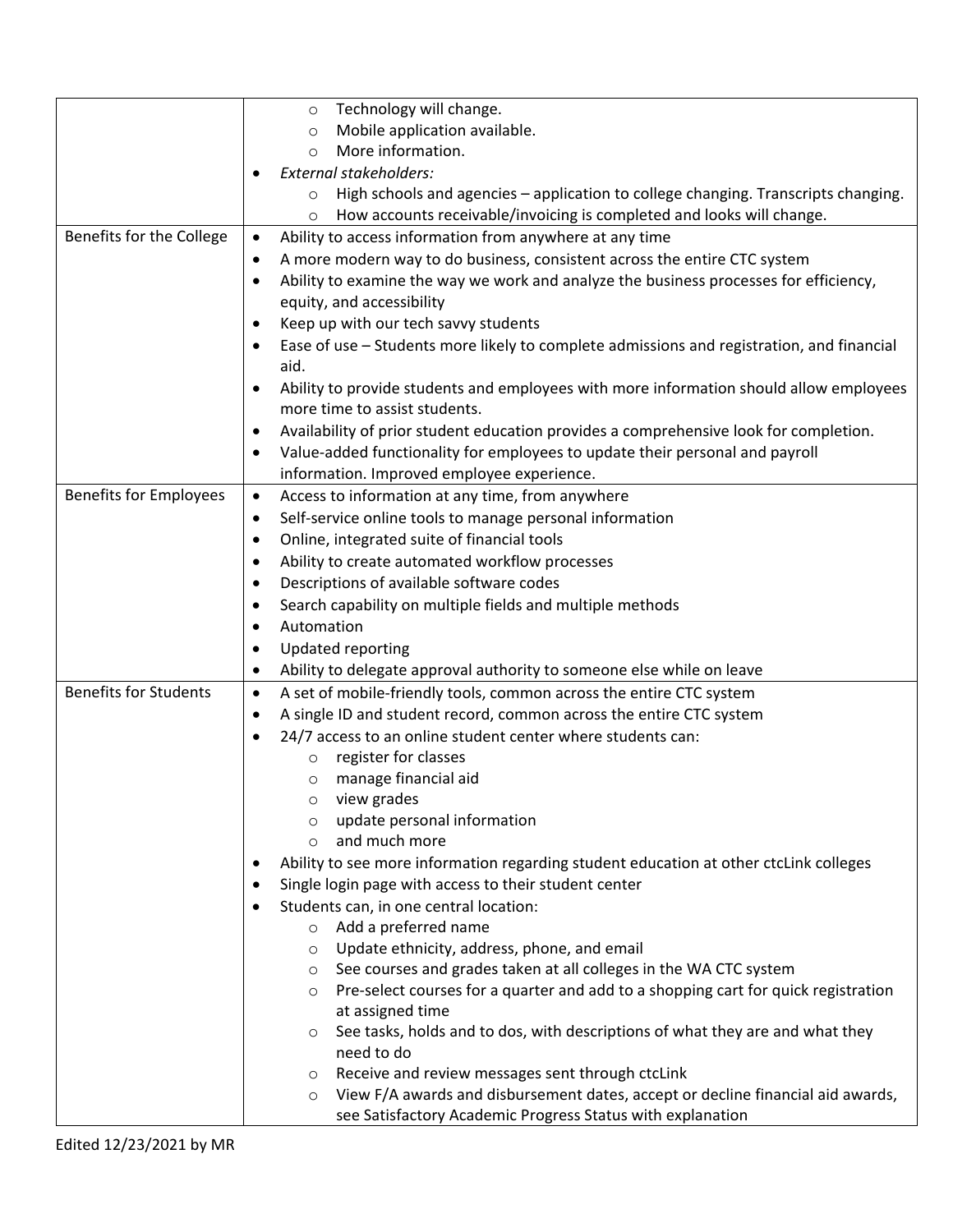|                   | View class and exam schedule<br>O                                                                |
|-------------------|--------------------------------------------------------------------------------------------------|
|                   | Enroll in classes by program requirements<br>$\circ$                                             |
|                   | Drop and Swap classes<br>O                                                                       |
|                   | View charges due and make payments<br>O                                                          |
|                   | View courses with Low Cost or No Cost Textbooks (OER)<br>O                                       |
| Potential risks   | If the transition to ctclink is not prioritized there is a possibility for:                      |
|                   | Lower enrollment, therefore funding for the college.<br>$\bullet$                                |
|                   | Loss of uncommitted or low-tolerance employees due to stress of change.<br>٠                     |
|                   | Unhappy students.<br>$\bullet$                                                                   |
|                   | Employee confusion and frustration.<br>٠                                                         |
|                   | Currently we have 110 Supplemental Systems identified. At least 17 of those systems will no      |
|                   | longer be used. ctcLink will replace the following systems, perhaps more:                        |
|                   | <b>Registration block</b><br>$\bullet$                                                           |
|                   | <b>BC Online Financial Aid Application</b><br>$\bullet$                                          |
|                   | <b>ByRequest</b><br>$\bullet$                                                                    |
|                   | Course History Lookup Tool<br>$\bullet$                                                          |
|                   | <b>COURSE Web Service</b><br>$\bullet$                                                           |
|                   | <b>Credit Card Payment</b><br>$\bullet$                                                          |
|                   | Data X<br>$\bullet$                                                                              |
|                   | Degree Audit<br>٠                                                                                |
|                   | Employee Earnings & Leave<br>$\bullet$                                                           |
|                   | <b>Entry Codes</b><br>$\bullet$                                                                  |
|                   | FAM (Student Financial Aid Portal)<br>٠                                                          |
|                   | Financial Aid disbursement via Higher One<br>٠                                                   |
|                   | <b>FMS Query</b><br>$\bullet$                                                                    |
|                   | <b>Instructor Briefcase</b><br>$\bullet$                                                         |
|                   | Lookup schedule, grades, or receipt<br>$\bullet$                                                 |
|                   | PIN change tool<br>$\bullet$                                                                     |
|                   | Registration time lookup tool<br>$\bullet$                                                       |
|                   | Schedule Planner<br>$\bullet$                                                                    |
|                   | Selective Admission Web Service<br>$\bullet$                                                     |
|                   | <b>TLR</b><br>$\bullet$                                                                          |
|                   | Transcript Request, unofficial                                                                   |
|                   |                                                                                                  |
|                   | See the appendix for a visual of what's changing                                                 |
| Opportunities for | The State Board is turning off access to editing the HP when we go live with ctcLink. It will no |
| improvement       | longer be supported and maintained. HP Data will be accessible to view, but not edit.            |
|                   |                                                                                                  |
|                   | The current HP system limits our ability to provide students and employees with modern           |
|                   | resources. Here are a few examples of the new opportunities provided by ctcLink:                 |
|                   | Contact and communication with students through the software, using workflows,<br>$\bullet$      |
|                   | checklists, messages, service indicators, milestones, and activity guides.                       |
|                   | Provides explanations and directions for holds and to dos.<br>٠                                  |
|                   | Electronic workflows for purchasing and travel providing employees and managers the<br>$\bullet$ |
|                   | ability to approve expenses electronically.                                                      |
|                   |                                                                                                  |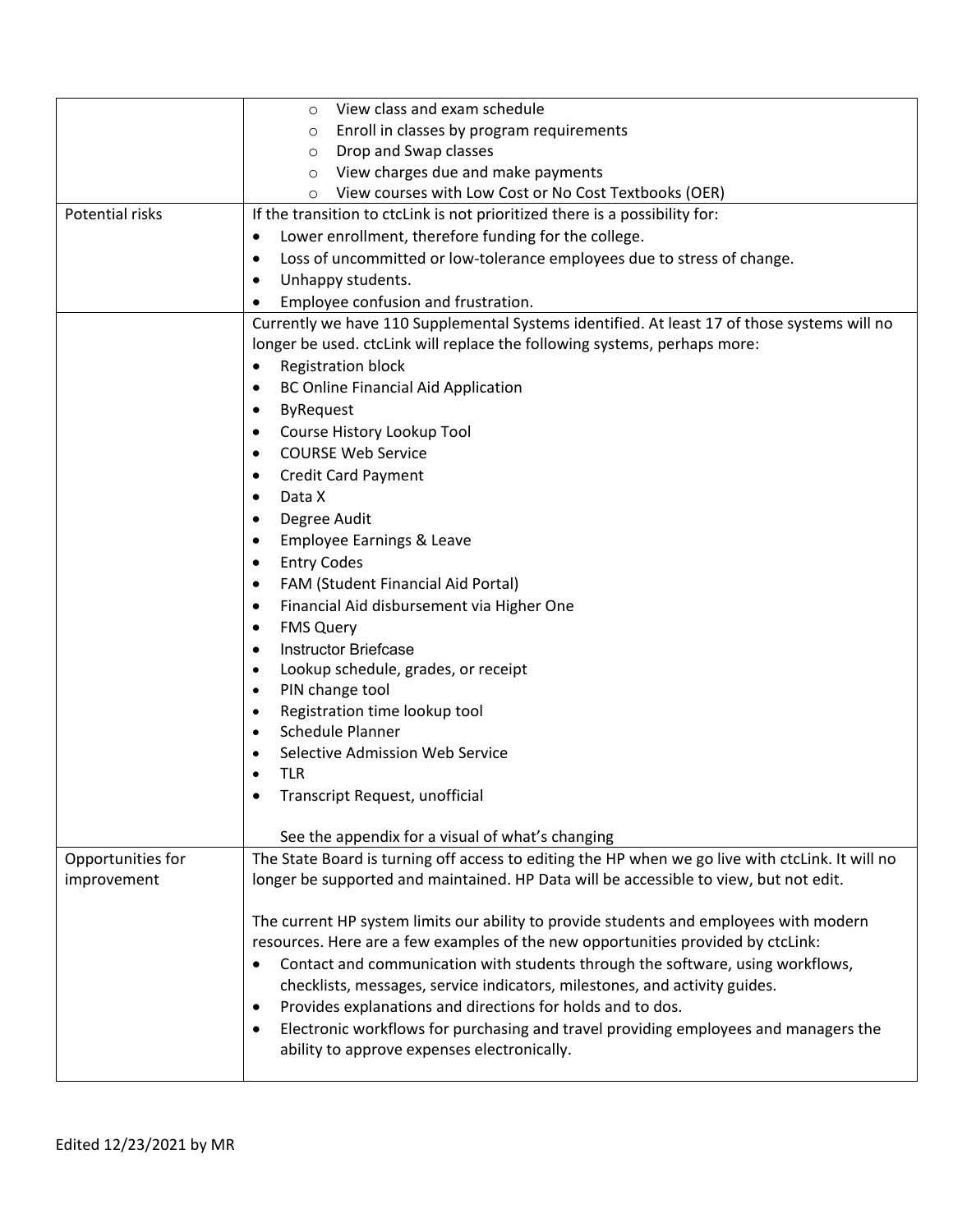#### Roles & Expectations

| Employee Expectations and Responsibilities: In combination with the leadership of Pillar Leads<br>and the Project Management Team, employees will learn the functionality of ctcLink and                                                                                                                                                                                            |
|-------------------------------------------------------------------------------------------------------------------------------------------------------------------------------------------------------------------------------------------------------------------------------------------------------------------------------------------------------------------------------------|
| determine and document appropriate business procedures through the change analysis                                                                                                                                                                                                                                                                                                  |
| process. In addition, they are responsible for:                                                                                                                                                                                                                                                                                                                                     |
| Recognizing to ask for additional information to learn the functionality of ctcLink.<br>$\bullet$                                                                                                                                                                                                                                                                                   |
| Taking the initiative to locate and use resources to improve team ctcLink business                                                                                                                                                                                                                                                                                                  |
| processes.<br>Thinking critically about the nature of knowledge needed to improve ctcLink business<br>$\bullet$<br>processes.                                                                                                                                                                                                                                                       |
| Understanding, managing, and taking responsibility for one's learning and behavior<br>$\bullet$<br>through ambiguity and uncertainty.                                                                                                                                                                                                                                               |
| Collaborating with other employees and departments as needed to change and to<br>optimize work processes required to successfully implement ctcLink.                                                                                                                                                                                                                                |
| Working with their supervisor by communicating their needs for sufficient time to<br>$\bullet$                                                                                                                                                                                                                                                                                      |
| complete tasks, analyze changes to their roles and learn the new system through training.<br>Communicating new learnings to the Pillar Lead and/or Project Manager for incorporation<br>into the change action plan.                                                                                                                                                                |
| Managers and Pillar Leads are responsible for:                                                                                                                                                                                                                                                                                                                                      |
| Supporting employees by allocating and prioritizing the necessary time for ctcLink-related<br>work, analysis, and trainings.                                                                                                                                                                                                                                                        |
| Knowing which trainings your employees need and tracking their completion.<br>$\bullet$                                                                                                                                                                                                                                                                                             |
| Recognizing when employees need information and asking for it early and often.<br>٠                                                                                                                                                                                                                                                                                                 |
| Collaborating with other employees and departments to make changes and optimize work<br>٠<br>processes required to successfully implement ctcLink.                                                                                                                                                                                                                                  |
| Providing an atmosphere of collaboration and support.                                                                                                                                                                                                                                                                                                                               |
| Ensuring that areas of change are documented as outlined in the change action plan.                                                                                                                                                                                                                                                                                                 |
| As a manager of people who use the HP, you are a:                                                                                                                                                                                                                                                                                                                                   |
| Communicator - regularly share the reason and vision behind the move to ctcLink, and the<br>impacts. Employees want consistent messaging to include what's in it for them, including the<br>expected benefits for the college and their department. Listen and allow discussion. These<br>critical success factors will allow employees to receive and internalize the information. |
|                                                                                                                                                                                                                                                                                                                                                                                     |
| Liaison - Provide input to the college project manager through engagement in BPFG sessions,<br>data validation exercises, user acceptance testing, training development. This will allow                                                                                                                                                                                            |
| employee needs and feedback to be heard by the project team and will allow you to be in-<br>the-know about project details and milestones of which your employees need to be aware.                                                                                                                                                                                                 |
| Advocate - Play a visible role by leading by example. Walk the Walk. To do this, proactively                                                                                                                                                                                                                                                                                        |
| obtain timely information and complete details to share with your team. Attend training and                                                                                                                                                                                                                                                                                         |
| project events even if it's not directly relevant to your job responsibilities. Speak positively                                                                                                                                                                                                                                                                                    |
| about the process and transition and engage in project activities.                                                                                                                                                                                                                                                                                                                  |
| Resistance Manager - Statistically you are the best person to identify and mitigate employee<br>resistance. Understand the root cause, remove barriers, and have those difficult                                                                                                                                                                                                    |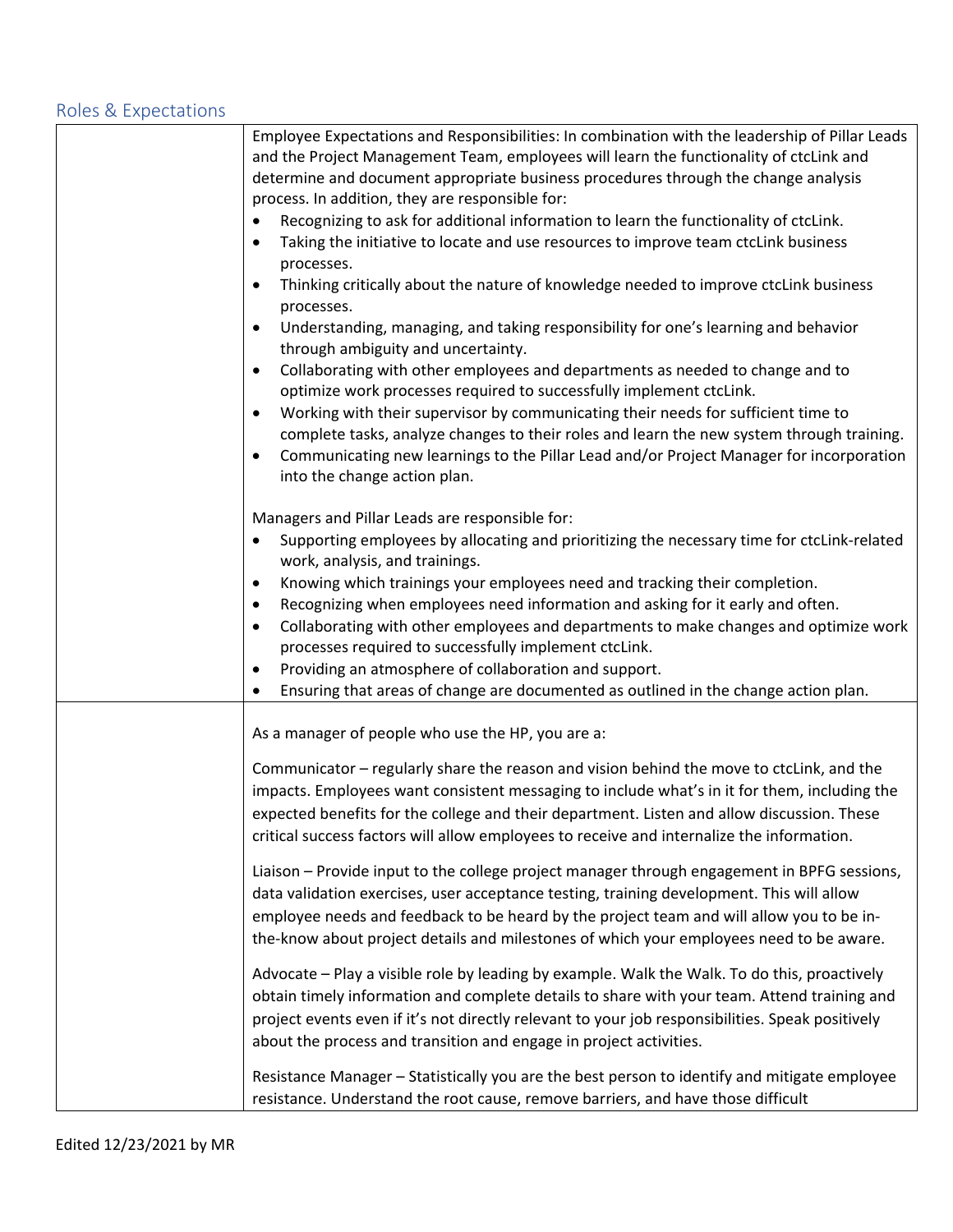| conversations with employees. This will increase desire to participate. Keep the project<br>manager updated on resistance within your team and strategize together on a solution.                                                                                                                                                                        |
|----------------------------------------------------------------------------------------------------------------------------------------------------------------------------------------------------------------------------------------------------------------------------------------------------------------------------------------------------------|
| Coach – make yourself available to listen to concerns, answer questions and note the impact<br>of change on employees. Help employees understand how and why to change their patterns<br>to maximize efficiency of the software. Articulate how employee contributions support the<br>transition, remove barriers, and identify solutions to resistance. |

#### Impact

| Known & Unknown          |                                                                                                          |
|--------------------------|----------------------------------------------------------------------------------------------------------|
|                          | <b>Staffing Changes</b><br>$\bullet$                                                                     |
| changes                  | <b>Staff Organization</b><br>$\bullet$                                                                   |
|                          | <b>Job Descriptions</b><br>$\bullet$                                                                     |
|                          | <b>Local Configuration Requirements</b><br>٠                                                             |
|                          | ctcLink data guides<br>$\bullet$                                                                         |
|                          | Policies<br>$\bullet$                                                                                    |
|                          | Procedures<br>$\bullet$                                                                                  |
|                          | Desk Guides<br>$\bullet$                                                                                 |
|                          | <b>Work Around</b><br>$\bullet$                                                                          |
|                          | <b>College Administrative Policies</b><br>$\bullet$                                                      |
|                          | Forms/Documents<br>$\bullet$                                                                             |
|                          | Instructions (for Students, PS Menu Configuration, front-line employees, other?)<br>$\bullet$            |
|                          | Contracts<br>$\bullet$                                                                                   |
|                          | <b>Supporting Systems</b><br>٠                                                                           |
|                          | Reports (Queries)<br>$\bullet$                                                                           |
|                          | Ad Hoc/Other Queries to Build<br>$\bullet$                                                               |
|                          | Communications<br>$\bullet$                                                                              |
|                          | Marketing/Website<br>$\bullet$                                                                           |
|                          | New Skill Set<br>$\bullet$                                                                               |
|                          | Training Needs - Staff, Students, Faculty, Skills<br>$\bullet$                                           |
|                          | <b>System Familiarization</b><br>$\bullet$                                                               |
|                          | Employee security<br>$\bullet$                                                                           |
|                          | Other                                                                                                    |
| <b>Suggested Actions</b> | Present the high-level vision, department changes and unknowns. Use the information<br>$\bullet$         |
|                          | here to identify these changes for your team.                                                            |
|                          | Share who and what are impacted by this change and what groups are not impacted.<br>$\bullet$            |
|                          | Describe which processes, systems, mindsets, attitudes, beliefs, or critical behaviors will<br>$\bullet$ |
|                          | undergo the most change and what will remain unchanged.                                                  |
|                          |                                                                                                          |
|                          |                                                                                                          |

## Implementation information

| Timeline & Key Dates | Our schedule is dictated by the progress of other deployment groups. SBCTC is unable to<br>confirm dates past Cycle 3, so the dates listed below are approximations. Dates listed are<br>times of heavy project activity and SMEs are asked to block their calendars. |
|----------------------|-----------------------------------------------------------------------------------------------------------------------------------------------------------------------------------------------------------------------------------------------------------------------|
|                      | Current-State Business Process Mapping (April - July 2020)                                                                                                                                                                                                            |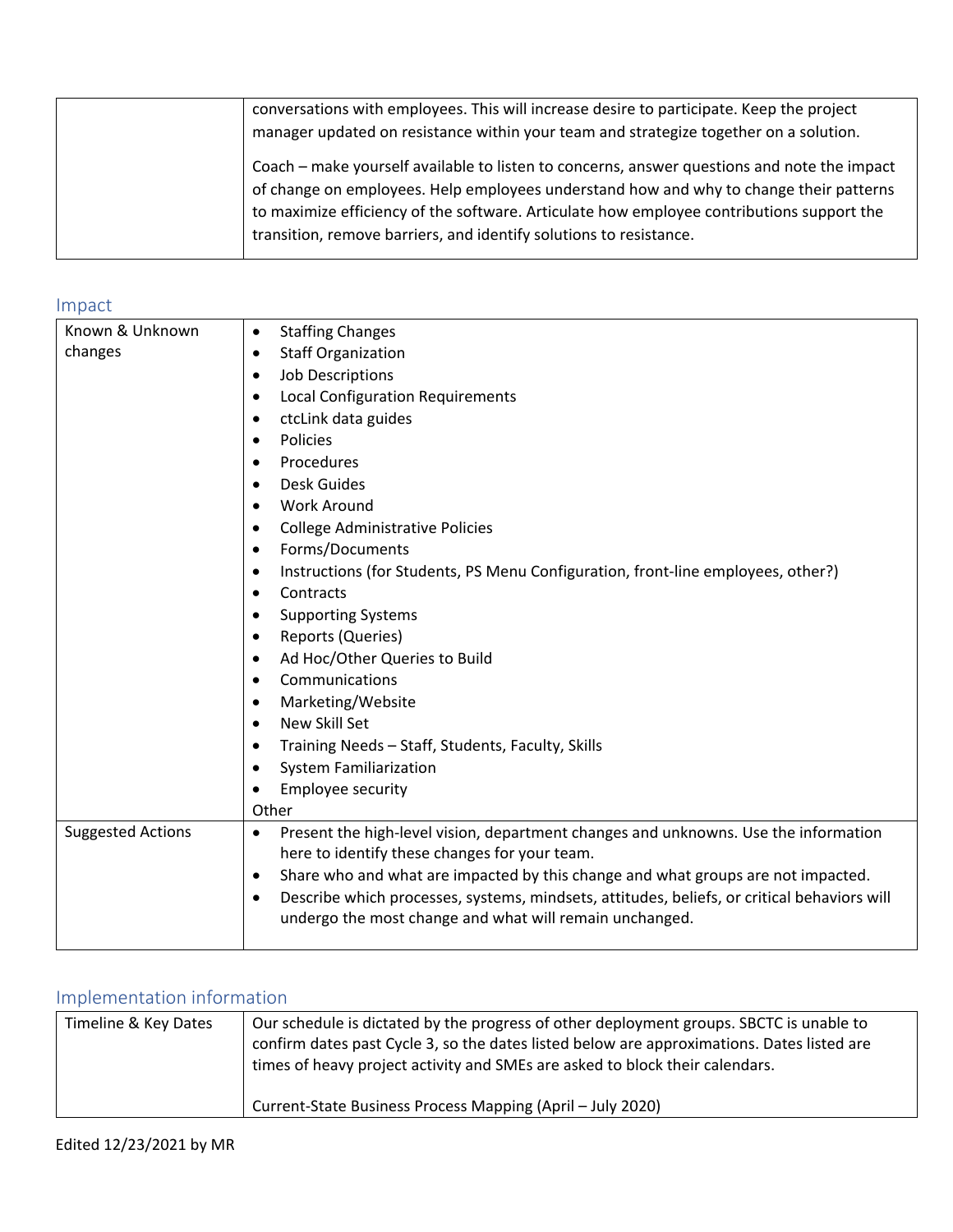|                      | Business Process Fit Gap Configuration Sessions (August - December 2020)                                                                                                                                                                                                                                                                                                                      |
|----------------------|-----------------------------------------------------------------------------------------------------------------------------------------------------------------------------------------------------------------------------------------------------------------------------------------------------------------------------------------------------------------------------------------------|
|                      | Last session is December 11, 2020                                                                                                                                                                                                                                                                                                                                                             |
|                      | Last homework file due January 20, 2021<br>$\qquad \qquad -$                                                                                                                                                                                                                                                                                                                                  |
|                      | Data Validation Cycle 1 & 2                                                                                                                                                                                                                                                                                                                                                                   |
|                      | November 6-Nov 30: SMEs clean up HP data<br>$\overline{\phantom{a}}$                                                                                                                                                                                                                                                                                                                          |
|                      | March 3-5, 2021: Data Validation Workshops led by SBCTC<br>$\overline{\phantom{a}}$                                                                                                                                                                                                                                                                                                           |
|                      | March 5-March 18, 2021: SMEs do Data Validation activities<br>-                                                                                                                                                                                                                                                                                                                               |
|                      | (Note: Dates beyond Cycle 2 are unconfirmed by SBCTC)                                                                                                                                                                                                                                                                                                                                         |
|                      | Data Validation Cycle 3                                                                                                                                                                                                                                                                                                                                                                       |
|                      | March 24-April 9, 2021: SMEs clean up HP data                                                                                                                                                                                                                                                                                                                                                 |
|                      | May 17: Data Validation Workshop led by SBCTC<br>$\overline{\phantom{a}}$                                                                                                                                                                                                                                                                                                                     |
|                      | May 18 - June 8, 2021: SMEs do Data Validation activities<br>$\overline{\phantom{a}}$                                                                                                                                                                                                                                                                                                         |
|                      | <b>Parallel Testing</b>                                                                                                                                                                                                                                                                                                                                                                       |
|                      | Payroll: May 14-June 28, 2021                                                                                                                                                                                                                                                                                                                                                                 |
|                      | Data Validation Cycle 4                                                                                                                                                                                                                                                                                                                                                                       |
|                      | June 14-June 25, 2021: SMEs clean up HP data                                                                                                                                                                                                                                                                                                                                                  |
|                      | July 29: Data Validation Workshop led by SBCTC                                                                                                                                                                                                                                                                                                                                                |
|                      | July 30-August 19, 2021: SMEs do Data Validation activities                                                                                                                                                                                                                                                                                                                                   |
|                      | <b>End-User Training</b>                                                                                                                                                                                                                                                                                                                                                                      |
|                      | July 5-Sept 10: SBCTC and BC-developed content is provided to users                                                                                                                                                                                                                                                                                                                           |
|                      | <b>Parallel Testing</b>                                                                                                                                                                                                                                                                                                                                                                       |
|                      | FA Dual Processing: Aug 4-Oct 12, 2021                                                                                                                                                                                                                                                                                                                                                        |
|                      | SF Tuition Calc: Aug 9-Sept 21, 2021                                                                                                                                                                                                                                                                                                                                                          |
|                      | User Acceptance Testing - SMEs will be given logins/passwords to test if their security settings                                                                                                                                                                                                                                                                                              |
|                      | are correct, using our data within PeopleSoft                                                                                                                                                                                                                                                                                                                                                 |
|                      | Sprint 1: July 28-Aug 23, 2021                                                                                                                                                                                                                                                                                                                                                                |
|                      |                                                                                                                                                                                                                                                                                                                                                                                               |
|                      | Sprint 2: Aug 24-Sept 20, 2021                                                                                                                                                                                                                                                                                                                                                                |
|                      | Data Validation Cycle 5 - TBD                                                                                                                                                                                                                                                                                                                                                                 |
|                      | Go-Live is scheduled for mid-October 2021                                                                                                                                                                                                                                                                                                                                                     |
| Training             | SBCTC has standardized training which they will release around July 2021. BC will also develop<br>content for business processes not covered by SBCTC. It is important to note that there may<br>be surprises we cannot anticipate, and the trainings may not cover every aspect of the new<br>system. Employees are asked to be patient and flexible as they navigate the first few weeks in |
|                      | ctcLink. While we don't anticipate the same problems had by our predecessors, there may be                                                                                                                                                                                                                                                                                                    |
|                      | some bumps which will need to be ironed out.                                                                                                                                                                                                                                                                                                                                                  |
| Status updates       | The most up to date information will be posted to www.bellevuecollege.edu/ctcLink                                                                                                                                                                                                                                                                                                             |
| <b>Project Plans</b> | Project governing documents can be viewed at www.bellevuecollege.edu/ctcLink                                                                                                                                                                                                                                                                                                                  |
| How to prepare your  | Align and standardize your department processes:                                                                                                                                                                                                                                                                                                                                              |
| team                 | Clean, consolidate, and create best practices to ensure data quality and integrity.<br>$\bullet$                                                                                                                                                                                                                                                                                              |
|                      | Make active, regular efforts to streamline your services to students and staff, including                                                                                                                                                                                                                                                                                                     |
|                      | $\bullet$                                                                                                                                                                                                                                                                                                                                                                                     |
|                      | adopting the self-service functionality offered by ctcLink                                                                                                                                                                                                                                                                                                                                    |
|                      | Increase and promote opportunities to consolidate processes, systems, and manual/paper<br>٠<br>processes and procedures.                                                                                                                                                                                                                                                                      |
|                      |                                                                                                                                                                                                                                                                                                                                                                                               |
|                      | Look at the supplemental systems used by your department and identify which can be<br>٠                                                                                                                                                                                                                                                                                                       |
|                      | eliminated. By reducing the number of supplemental systems you'll strengthen and                                                                                                                                                                                                                                                                                                              |
|                      | further define complementary connections between systems creating efficiency and less                                                                                                                                                                                                                                                                                                         |
|                      | work for your employees.                                                                                                                                                                                                                                                                                                                                                                      |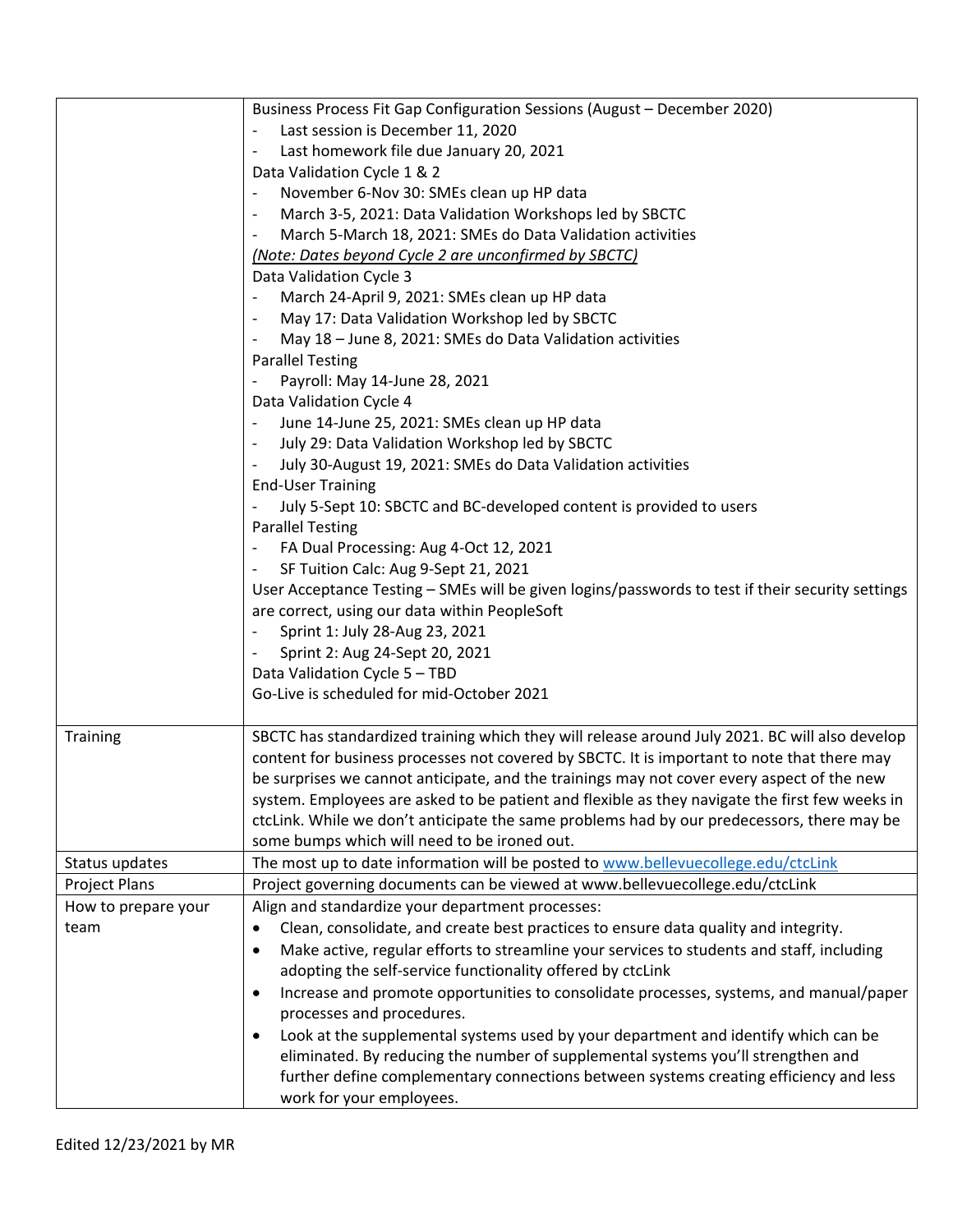| Employees use the self-service functionality to make personnel and deduction updates in<br>the system.                          |
|---------------------------------------------------------------------------------------------------------------------------------|
| Encourage your employees think innovatively about how to use the new software to serve<br>students.                             |
| Look at accessibility in your processes and identify ways to improve it. Bring them to the<br>attention of the Project Manager. |

### Manager support

| Where to go for support | www.bellevuecollege.edu/ctcLink is where you will find the most up-to-date information on                                              |  |
|-------------------------|----------------------------------------------------------------------------------------------------------------------------------------|--|
| & how it will be        | the project. For information beyond what is posted, you may contact the following people:                                              |  |
| Provided                |                                                                                                                                        |  |
|                         | The Project Manager (PM): Maria Rivas, maria.rivas@bellevuecollege.edu                                                                 |  |
|                         | The PM is the liaison between the college and the SBCTC. They communicate the timeline<br>$\qquad \qquad -$                            |  |
|                         | and coordinate work activities to the project Subject Matter Experts and keep the project                                              |  |
|                         | on track at the college level. Questions and communications with SBCTC should go                                                       |  |
|                         | through the PM.                                                                                                                        |  |
|                         | The Executive Sponsor: Rodger Harrison, Rodger.harrison@bellevuecollege.edu                                                            |  |
|                         | The ES represents the project at the senior leadership level and is the escalation point for<br>$\overline{\phantom{a}}$               |  |
|                         | the PM. In our case, our ES also sits on the SBCTC Steering Committee and has visibility                                               |  |
|                         | into project activities across multiple colleges.                                                                                      |  |
|                         | Communications Lead: Katherine Hall                                                                                                    |  |
|                         | This person oversees campus communications at all levels. Working closely with the PM,<br>$\overline{\phantom{a}}$                     |  |
|                         | they strategize and plan key messages to be delivered to campus. This role oversees the                                                |  |
|                         | ctcLink website.                                                                                                                       |  |
|                         | Training Lead: Warda Zaman                                                                                                             |  |
|                         | This person oversees employee learning. Working closely with the PM and                                                                |  |
|                         | Communications Lead, they strategize on which content to develop, when to deliver it                                                   |  |
|                         | and how.                                                                                                                               |  |
|                         | Testing Leads: Iulia Zavodov and Elizabeth Fuenzalida                                                                                  |  |
|                         | This role oversees the project activities where software testing occurs. This happens at<br>$\overline{\phantom{a}}$                   |  |
|                         | multiple points throughout the project in different ways. The primary responsibility is to                                             |  |
|                         | ensure testing is happening, issues are being reported correctly and troubleshoot tester                                               |  |
|                         | issues.                                                                                                                                |  |
|                         | Data & Reporting Lead: Greg Schmidt                                                                                                    |  |
|                         | This person is responsible for identifying and developing queries for the college.                                                     |  |
|                         | Security Lead: John Ip                                                                                                                 |  |
|                         | This role assigns user security codes. They are involved in system integration testing and                                             |  |
|                         | user acceptance testing. They help with auditing, troubleshoot security issues, and train                                              |  |
|                         | the help desk staff on how to troubleshoot security issues.                                                                            |  |
|                         | Pillar Leads                                                                                                                           |  |
|                         | These people are the primary decision-makers for project tasks and activities. They have<br>the most details on ctcLink functionality. |  |
|                         | <b>Campus Solutions: Steve Downing</b>                                                                                                 |  |
|                         | $\circ$<br>Financial Aid: Melanie Ruiz                                                                                                 |  |
|                         | $\circ$<br>Student Financials: Jennifer McMillan                                                                                       |  |
|                         | $\circ$<br>Finance: Jennifer McMillan<br>$\circ$                                                                                       |  |
|                         | Human Capital Management: Alicia Tarigan<br>$\circ$                                                                                    |  |
|                         | Continuing Education: Lisa Corcoran<br>$\circ$                                                                                         |  |
|                         |                                                                                                                                        |  |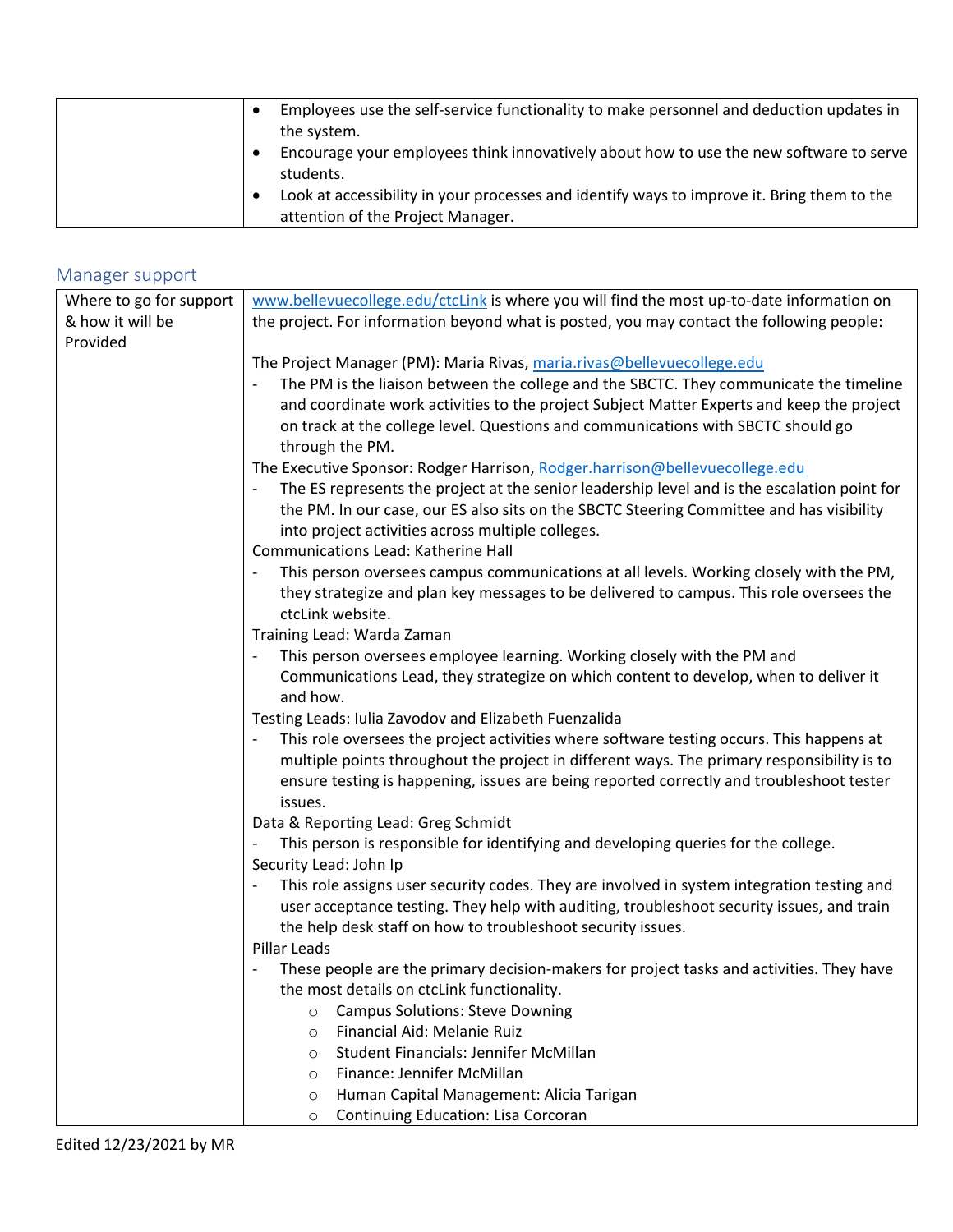|                                                 | State Board of Community and Technical Colleges (SBCTC)<br>This is the group responsible for overseeing the implementation of ctcLink across 34<br>colleges in Washington State. They set the timeline. They give the PM and SMEs the tools<br>and knowledge to do project tasks and activities. Communication with SBCTC should go<br>through the PM.                                                                                                                                                                                                                                                                                                                                                                                                                  |
|-------------------------------------------------|-------------------------------------------------------------------------------------------------------------------------------------------------------------------------------------------------------------------------------------------------------------------------------------------------------------------------------------------------------------------------------------------------------------------------------------------------------------------------------------------------------------------------------------------------------------------------------------------------------------------------------------------------------------------------------------------------------------------------------------------------------------------------|
| Who to contact with<br>concerns                 | Concerns should be raised to the Project Manager and/or Executive Sponsor. Both PM and ES<br>encourage feedback and hope to have honest communication regarding any concerns you<br>may have.                                                                                                                                                                                                                                                                                                                                                                                                                                                                                                                                                                           |
| Who needs to be<br>involved & at what<br>degree | Involvement varies by role. Every staff, faculty and student will be affected by the change to<br>ctcLink, but only those who have been identified by the Pillar Leads or other leaders as<br>Subject Matter Experts (SMEs) are in close contact with the PM about project activities.                                                                                                                                                                                                                                                                                                                                                                                                                                                                                  |
|                                                 | Everyone across campus will be notified when it is time to participate. Participation will come<br>in the form of info sessions, surveys, and trainings. Aside from presentations at all-campus<br>meetings, participation will primarily occur within the last few months of the project. In the<br>case of Bellevue College this is August, September, and part of October 2021.                                                                                                                                                                                                                                                                                                                                                                                      |
| What to message to<br>employees                 | A 2011 study done by Prosci found that managers are the preferred sender of change<br>messages related to how a change impacts an employee personally. In your role as a<br>communicator, your direct employees want you to tell them:<br>The reasons BC is moving to ctcLInk<br>$\overline{a}$<br>Timeline, details of project activities<br>$\overline{a}$<br>What's in it for them: why it will be an upgrade to their job<br>$\overline{a}$<br>How their job will change: the upsides and downsides<br>$\overline{\phantom{a}}$<br>How to change their work to incorporate ctcLink successfully<br>÷,<br>If you are unable to answer their questions, that's okay. You should always feel welcome to<br>contact the Project Manager or Pillar Leads with questions. |
| How to walk the walk /<br>mirror change         | Communicate as much as possible. Be an active and visible Liaison. Advocate for the project.<br>Identify and Mitigate Resistance. Coach your team.<br>Review details of these points under the Roles and Responsibilities section.                                                                                                                                                                                                                                                                                                                                                                                                                                                                                                                                      |
| Basic change<br>management tips                 | Prosci identified the following success factors in leading through change:<br>Keep the two-way communication open. Discuss the status of the ctcLink project with<br>your supervisor, ask what information they have and share what you know. In turn,<br>discuss the same with your employees. Frequently. Buy-in is critical to success.<br>Structure your approach. Have a long-term plan for getting your team to the finish line<br>$\overline{a}$<br>and beyond. Help employees understand where ctcLink falls on their list of priorities.<br>Schedule time for the team to do training together and have a plan for how and when<br>staff take vacation.<br>Engage staff. Ask for their input, encourage participation and communication.                       |
| <b>Employee Readiness</b>                       | When engaging your staff, look at the following factors to assess their level of readiness:<br>Awareness: Do my staff know what's happening? Do they know why and how?<br>$\overline{a}$<br>Desire: Do they want to do this? If not, why? Can we change this?<br>$\overline{a}$<br>Knowledge: Do they know what to do to transition to ctcLink?<br>$\overline{a}$<br>Ability: Are they able to do their job once ctcLink is implemented?<br>$\overline{\phantom{a}}$<br>Reinforcement: What is in place to remove the old ways and encourage the new?<br>$\overline{a}$                                                                                                                                                                                                 |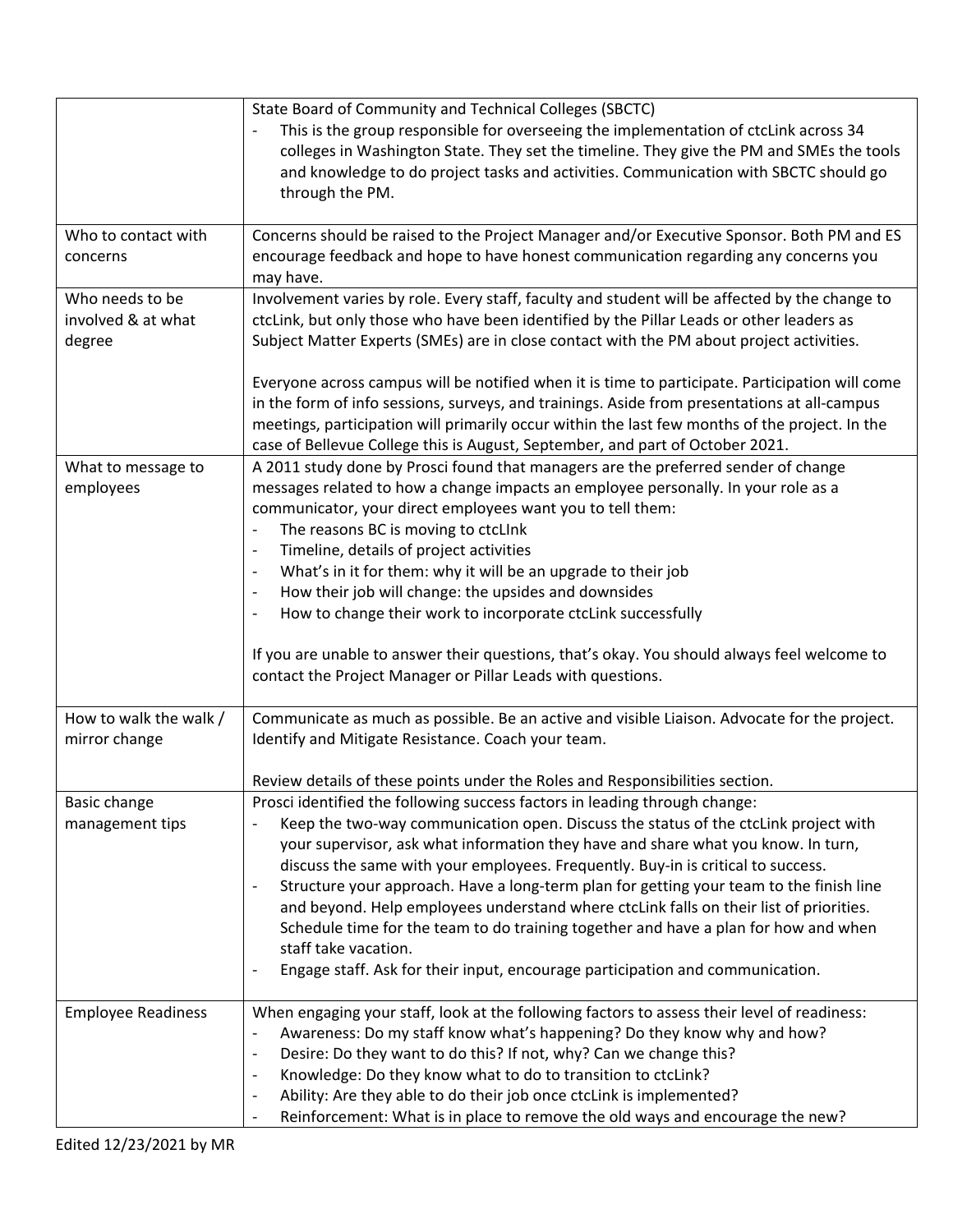|                 | Employees will not all be at the same place at the same time. This is a process, and one we<br>hope we will navigate through together between now and our go-live date. For more<br>information on how to help employees through this process, please reach out to the PM.                                                                                                                                                                                                                                                                                                                                                                                                                                                                                                                                                                                                                                          |
|-----------------|---------------------------------------------------------------------------------------------------------------------------------------------------------------------------------------------------------------------------------------------------------------------------------------------------------------------------------------------------------------------------------------------------------------------------------------------------------------------------------------------------------------------------------------------------------------------------------------------------------------------------------------------------------------------------------------------------------------------------------------------------------------------------------------------------------------------------------------------------------------------------------------------------------------------|
| Common mistakes | Common change management mistakes made by managers:<br>1. Role Abdication: not accepting responsibility, ignoring the process, not seeking a<br>better understanding of ctcLink.<br>2. Communication: thinking a single communication is sufficient, not admitting<br>knowledge gaps, late communications, oversharing, adding personal bias.<br>Unsupportive of staff needs: unrealistic expectations of employee's learning pace and<br>3.<br>style. Manager's own fear of employee resistance, lack of empathy, misidentification<br>of the root cause of resistance, getting caught up in their own experience of the<br>project.<br>Not prepared: underestimating the impacts on the team, overestimating their team's<br>4.<br>ability to handle change, false assumptions about the project, unable to prioritize,<br>Resistance: managers creating an "us-vs-them" mentality, not "walking the walk."<br>5. |

This is a massive undertaking for our college, but with the collaboration and cooperation of employees, staff and faculty we are sure to be successful. Thank you for doing your part to move Bellevue College toward the future!